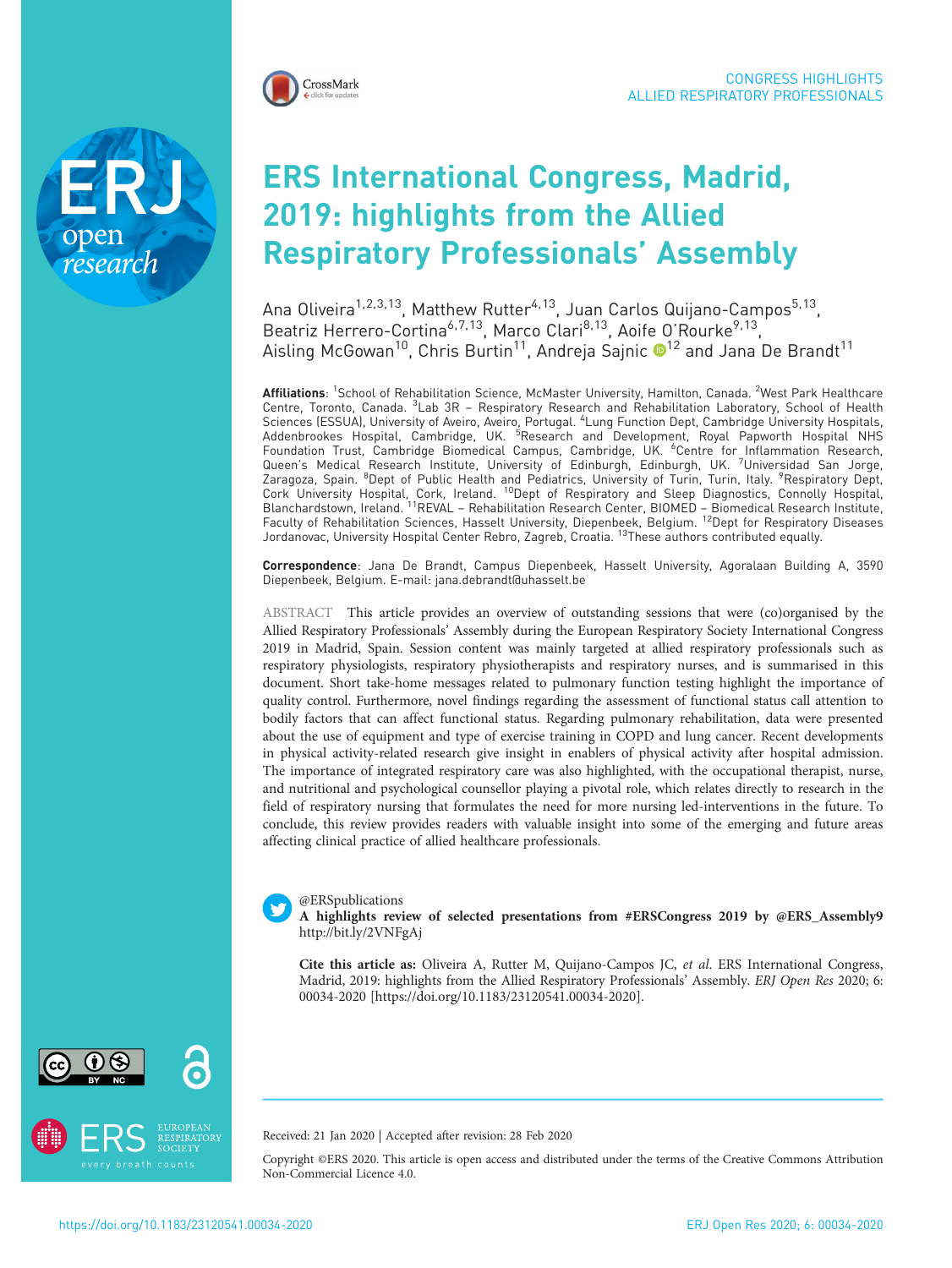# Introduction

The 2019 European Respiratory Society (ERS) International Congress offered allied respiratory professionals a wide range of appealing sessions, i.e. one postgraduate course, three skills workshop, one professional development workshop, two symposia, and 266 presentations spread over three oral presentation sessions, four poster discussions and nine thematic poster sessions. Early career members of the Allied Respiratory Professionals' Assembly, including respiratory physiologists (A. O'Rourke and M. Rutter), respiratory physiotherapists (B. Herrero-Cortina and A. Oliveira) and respiratory nurses ( J.C.Quijano-Campos and M. Clari), were asked to report on the following selected sessions by group chairs of the assembly, which focus on recent practical guidelines regarding testing and recent research advances: a skills workshop on diffusing capacity testing, a thematic poster session on nursing care across the spectrum of respiratory illness, two oral presentation sessions on functional status assessment and on rehabilitation and physical activity in respiratory patients, and two well-attended symposia on quality control of lung function testing and on the added value of allied healthcare professionals (AHPs) in integrated respiratory care. The reports that follow attempt to summarise some of the latest scientific and clinical insights gained from each session, targeting delegates who were present in Madrid as well as those unable to attend in person.

## Symposium on "New insights into quality control of lung function testing"

The symposium started with a heartfelt tribute to Maureen Swanney, who dedicated her working life to furthering the field of respiratory physiology and putting others first. She was instrumental in the scope and accreditation of respiratory physiology departments, and had a passion for the quality and standardisation of lung function tests. Maureen was one of the co-authors of the American Thoracic Society (ATS)/ERS technical standard on spirometry featured in this symposium [\[1](#page-9-0)]. Prior to this, she had worked on improving lung function interpretation: encouraging the use of universal lung function reference equations [\[2](#page-10-0)–[4\]](#page-10-0), and using lower limits of normal instead of percent predicted and fixed thresholds [\[5, 6](#page-10-0)]. She had an appreciation for local quality-assured spirometry and wanted to share this practice with other professionals, setting minimum standards for training and competency requirements [[7\]](#page-10-0). The focus of her PhD work was the validation of the forced expiratory volume in 6 s to make lung function more accessible in primary care whilst maintaining quality and safety for patients [\[8\]](#page-10-0). She was recognised nationally and internationally, and is an exemplary role model for all women in science, inspiring respiratory physiologists and scientists alike.

Maureen was due to present on quality assurance, which was such a key aspect of her work. The role of quality assurance programmes for respiratory physiology testing is regarded as best practice and was the focus of the first talk entitled "What's new in spirometry biological quality control" by B. Thompson (Australia). A review of primary care practice in Australia [\[9](#page-10-0)] revealed a lack of understanding of the simplest quality assurance practices and that equipment manufacturers were not promoting calibration syringes for calibration verification checks. Biological quality control (BioQC) testing is also considered best practice, ensuring the quality of results and allowing identification of issues with the equipment and software [[10, 11\]](#page-10-0). Data presented showed that the evidence demonstrating the benefits of using BioQC data is minimal. Standards recommend that BioQC subjects be healthy [[10](#page-10-0)]; however, the recommendations do not account for inherent variability such as ageing. Other issues identified were that, in departments with multiple pieces of equipment, the process is time consuming and requires enough staff numbers to perform quality assurance daily or weekly. The recommendations are to replace BioQC with quality control processes using mechanical devices such as calibrated syringes, isothermal lungs, waveform generators and simulators for lung function testing.

Having ensured the equipment is operating accurately, confirming the tests are performed to a high standard is also vital. An update on the ATS/ERS technical standard on spirometry was given by B. Graham (Canada) [\[1](#page-9-0)], reflecting changes in technology and best practice for spirometry performance. Six main areas of improvement were identified: patients, equipment, operator, procedure, analysis and quality assessment. These are presented in [table 1](#page-2-0).

Spirometry is a large part of respiratory diagnostics; however, other tests require the same high standards. A. Kendrick (UK) followed with his talk on "How to remain in line with the new  $D_{\text{LCO}}/D_{\text{LNO}}$ guidelines". The diffusing capacity of the lung for carbon monoxide  $(D_{\text{LCO}})$  and diffusing capacity of the lung for nitric oxide ( $D_{\text{LNO}}$ ) guidelines [\[11, 13\]](#page-10-0) have been updated to include both classic and rapid gas analysers (RGAs), the latter improving test quality in both methods. Test gas mixtures have been standardised to include the tracer gas nitric oxide and fractional inspired oxygen set to 21%. The acceptability and repeatability criteria have been revised, introducing a quality control grading system. There are quality assurance process recommendations to ensure accurate measurement. A key aspect of quality assurance is a  $D_{\text{LCO}}$  simulator, which identifies instrument failures not recognised by routine quality control and calibration procedures [[14](#page-10-0)]. Regular simulator use leads to improved confidence in result accuracy for patient management benefit.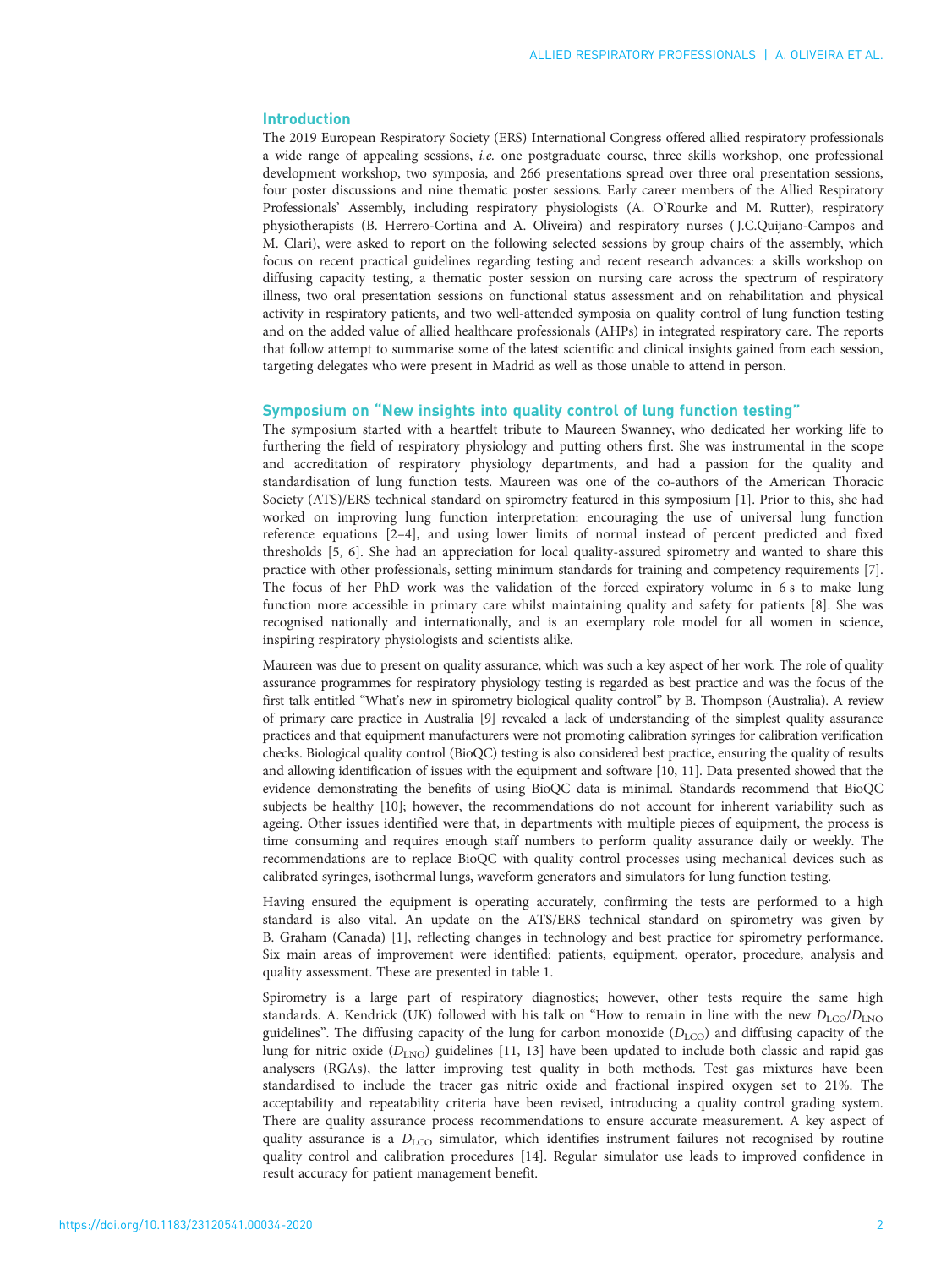<span id="page-2-0"></span>

| TABLE 1 Updated areas of the American Thoracic Society/European Respiratory Society technical standard on spirometry                                              |                                                                                                                                                                                                                           |                                                                                                                                   |                                                                                                                                                                                                                                                                                                                                                     |                                                                                                                                                                                                                                                    |                                                                                                                                        |  |  |
|-------------------------------------------------------------------------------------------------------------------------------------------------------------------|---------------------------------------------------------------------------------------------------------------------------------------------------------------------------------------------------------------------------|-----------------------------------------------------------------------------------------------------------------------------------|-----------------------------------------------------------------------------------------------------------------------------------------------------------------------------------------------------------------------------------------------------------------------------------------------------------------------------------------------------|----------------------------------------------------------------------------------------------------------------------------------------------------------------------------------------------------------------------------------------------------|----------------------------------------------------------------------------------------------------------------------------------------|--|--|
| <b>Patients</b>                                                                                                                                                   | <b>Equipment</b>                                                                                                                                                                                                          | <b>Operator</b>                                                                                                                   | <b>Procedure</b>                                                                                                                                                                                                                                                                                                                                    | <b>Analysis</b>                                                                                                                                                                                                                                    | <b>Quality assessment</b>                                                                                                              |  |  |
| Patient safety<br>Relative<br>contraindication<br>Activities to avoid<br>Medication withhold<br>times<br>Within-test feedback<br>for achieving full<br>exhalation | Equipment<br>complies with<br>ISO standard<br>Error tolerances<br>of $\pm 2.5\%$<br>Measurement of<br>inspiration and<br>expiration<br>Revised calibration<br>verification<br>checks<br>Introduced<br>warning<br>messages | Required to<br>complete<br>competency<br>assessments<br>Operators should<br>have adequate<br>training to<br>perform<br>spirometry | Tidal breathing prior to<br>rapid inspiration to<br>maximal lung<br>volume<br>Full expiration with<br>maximal effort<br>Maximal inspiration<br>back to maximal<br>lung volume<br>End of forced<br>expiration criteria<br>requires a plateau<br>and maximum<br>exhalation time of<br>15 <sub>s</sub><br>Minimum of 6 s<br>expiratory time<br>removed | Acceptability and<br>reproducibility<br>criteria<br>Methodology for<br>bronchodilator<br>response testing<br>Updated definitions<br>and criteria for<br>analysis of<br>manoeuvres<br>Standardised cues,<br>feedback and<br>warnings to<br>operator | Use of the ATS<br>standardised report<br>$[12]$<br>Data storage and<br>electronic patient<br>records to comply<br>with data protection |  |  |
| ISO: International Organization for Standardization; ATS: American Thoracic Society.                                                                              |                                                                                                                                                                                                                           |                                                                                                                                   |                                                                                                                                                                                                                                                                                                                                                     |                                                                                                                                                                                                                                                    |                                                                                                                                        |  |  |

Cardiopulmonary exercise testing (CPET), more so than its less intricate counterparts, requires a stringent quality control process due to the complexity of measurements incorporating ventilation, cardiac and metabolic components. M. Johnson (UK) recognised three areas that impact the quality control of CPET (hardware, subject testing and data processing) in her talk "Cardiopulmonary exercise testing: can you trust the data?". Hardware relies on verification checks of flow sensor and gas analysers. Delay time between sample collection at the mouth and gas analysis is incredibly important; if delay time is incorrectly set, variation between measured and actual results increases with test duration [\[15](#page-10-0)]. Systems can be verified using BioQC to indicate equipment precision rather than accuracy, and simulators, although not widely available, provide data on accuracy but not precision. It is important to check equipment such as ergometers or treadmills, calibration syringes, and gas cylinder concentration regularly, as these can introduce errors not routinely identified through calibration. During subject testing, there are multiple sources of error; therefore, it is important to check the data are as expected. Sources of error are the ergometer or treadmill, mask leaks, sample line collection, ECG variability (abnormality or artefact), and blood gas sampling time. The data processing relies on using a standardised method for data averaging and data being presented in the conditions it was measured (e.g. body temperature and pressure, saturated (BTPS)). There are a wide range of reference values available; therefore, selection should represent the population being measured utilising the same measurement method ( $e.g.$  ergometer or treadmill).

With all the quality control processes in place, it is important to understand if they are being maintained and if not, what led to the failures. A quality data management (QDM) process introduces precision and accuracy of measurements undertaken, and reduces potential errors, as emphasised by J. Blonshine (USA) in his talk on "Recent advances in data management". QDM improves efficiency and supports the standards required for accreditation. Guidelines recommend regular checks but multiple factors must be considered when designing a QDM; frequency of checks should be relative to the volume of tests performed and the number of devices/staff available. The presented data demonstrated that failures in calibration were often related to performance of checks as opposed to actual equipment faults. The recommended QDM process should start with the simplest checks first and then progress to the most complex, with errors being rectified at each stage of identification. The multilayered approach utilises multiple methods of quality control, and understanding of what is being measured and why they fail. This means that most errors will be preventable.

#### Take-home messages

In summary, to have a quality-assured diagnostic service, it is necessary:

- To understand the quality control mechanisms and their limitations in the context of patient testing.
- To have up-to-date processes incorporating best practice from current guidelines.
- Introduce a QDM process to monitor quality control and identify/prevent errors.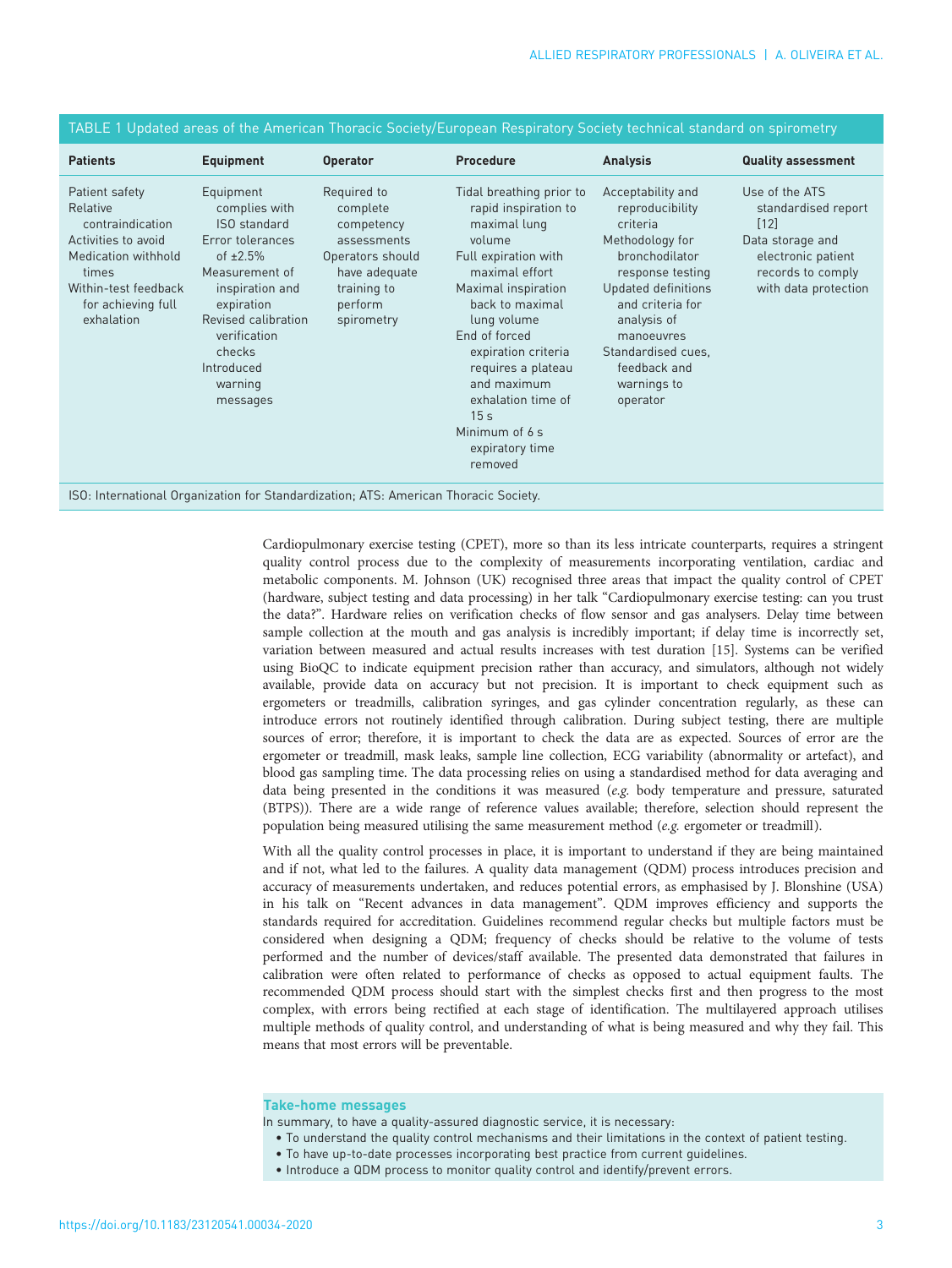#### <span id="page-3-0"></span>Skills workshop on diffusing capacity testing

Specialists in respiratory physiology delivered two skills workshops focused on the 2017 ERS/ATS standards for diffusing capacity testing of the lung [[11](#page-10-0)]. The aim of these workshops was to better inform current practice through small group education targeting the following four key areas that are discussed below. Table 2 is provided as a summary of the highlights from each of the four workstations.

## Calibration, quality control and system settings

# F. Burgos (Spain) and F. De Jongh (The Netherlands)

This workstation aimed to demonstrate best practice for RGA, quality control and appropriate system settings to achieve accurate testing according to the 2017 standards. There were four main areas discussed during this workstation presentation: calibration, technical aspects of a RGA, the problem of potential leaks and the influence of ambient conditions on test quality. A clear understanding of these factors and how they impact the quality of results is fundamentally important to safeguard against poor practice and erroneous results. It was advocated to ensure the accuracy of the thermometer and barometer used for checking ambient conditions, in order to optimise quality. Furthermore, we should check the system settings such as dead space, pressure range, volume and BTPS factor, and should ensure that calibration for volume and pressure is accurate by checking whether the calibration syringe is within range, with proof of date of calibration and volume accuracy at different flow rates. Record keeping of trouble shooting, any system problems, and tracking of service and maintenance should be maintained. When upgrading software and equipment one needs to confirm that the  $D_{\text{LCO}}$  is correct using quality control measures. Regular gas checks using a calibration syringe or  $D_{\text{LCO}}$  simulator was also recommended.

## Technical aspects of diffusing capacity testing

A. Kendrick (UK) and B. Cooper (UK)

KROGH [\[16\]](#page-10-0) developed the first method to measure the single-breath uptake of carbon monoxide in 1915. Her research was designed to show that passive diffusion could explain oxygen transfer from the alveolar gas to the pulmonary capillary blood. Additionally, this approach sets the grounds for the current

| Check ambient conditions luse a<br>Interference from 5%<br>Maximum time for unforced exhalation to RV is<br>Record when last<br>reliable barometer and<br>$CO2$ or 5% water<br>$\leq 12$ s<br>thermometer)<br>$V_{insp}$ target of $\geqslant$ 90% of largest VC in same lung<br>Always use $D_{\text{L}}$ co.<br>vapour $\leq 10$ ppm error<br>Ensure the correct system<br>in CO<br>corrected for Hb and<br>function testing session<br>$V_{insp} \ge 85\%$ of VC is acceptable if $V_A$ is within 200 mL<br>settings for dead space,<br>Drift for $CO \leq 10$ ppm<br>COHb where<br>pressure range, volume, and<br>over $30 s$<br>or 5% of highest $V_A$ from acceptable $D_{LCO}$ trial<br>applicable<br><b>BTPS</b> correction<br>Drift for tracer gas<br>$V_{insp}$ must be <4 s, longer $V_{insp}$ must be noted on<br>Hb is available<br>Accurate calibration for volume<br>$\leq 0.5\%$ of full scale<br>report                                                                                                                                                                                                                                                                                                                               | <b>Calibration, QC and settings</b> | <b>Technical aspects</b> | <b>Standardisation of test performance</b>    | <b>Reporting and</b><br>interpretation             |
|--------------------------------------------------------------------------------------------------------------------------------------------------------------------------------------------------------------------------------------------------------------------------------------------------------------------------------------------------------------------------------------------------------------------------------------------------------------------------------------------------------------------------------------------------------------------------------------------------------------------------------------------------------------------------------------------------------------------------------------------------------------------------------------------------------------------------------------------------------------------------------------------------------------------------------------------------------------------------------------------------------------------------------------------------------------------------------------------------------------------------------------------------------------------------------------------------------------------------------------------------------|-------------------------------------|--------------------------|-----------------------------------------------|----------------------------------------------------|
| Report the grading of<br>and pressure<br>Check volume accuracy ±75 mL<br>BHT $10\pm 2$ s<br>classic systems <4 s<br>the $D_{\text{LO}}$ manoeuvres<br>0-90% response time $\leq 150$ ms<br>Record altitude<br>Exhalation to RV post BHT on RGA systems can be<br>Linearity: $\leq 0.5\%$ of full scale<br>up to $12 s$<br>Accuracy: ±1% of full scale<br>Between test wait time: 4 min, 10 min for patient<br>with severe airflow obstruction (on RGA, check<br>Adjust for lag and response time<br>QC using regular biological<br>tracer gas concentration at end-exhalation $\leq 2\%$<br>controls<br>of the inspired concentration)<br>Must remain seated during wait time<br>Quality assurance using syringe<br>Recommended to check end-exhalation CO levels<br>or $D_{\text{L}}$ co gas simulator<br>prior to inhalation of test gas; this can be used to<br>adjust to the test for CO back-pressure and<br>calculate COHb; allows compensation for water<br>vapour and CO <sub>2</sub> effects<br>Repeatability requirement: there must be at least<br>two acceptable manoeuvres that are within<br>2 mL $\cdot$ min <sup>-1</sup> $\cdot$ mmHg <sup>-1</sup> (0.67 mmol $\cdot$ min <sup>-1</sup> $\cdot$ kPa <sup>-1</sup> ) of<br>each other |                                     | over $30 s$              | Exhalation post-BHT past sample collection on | cigarette was smoked<br>Clearly state if no recent |

QC: quality control; BTPS: body temperature and pressure, saturated; BHT: breath-holding time; RV: residual volume; V<sub>insp</sub>: inspiratory volume; VC: vital capacity; VA: alveolar volume; RGA: rapid gas analyser; COHb: carboxyhaemoglobin; Hb: haemoglobin.

# TABLE 2 Synopsis of the diffusing capacity of the lung for carbon monoxide  $[D_{1,0}]$  skills workshop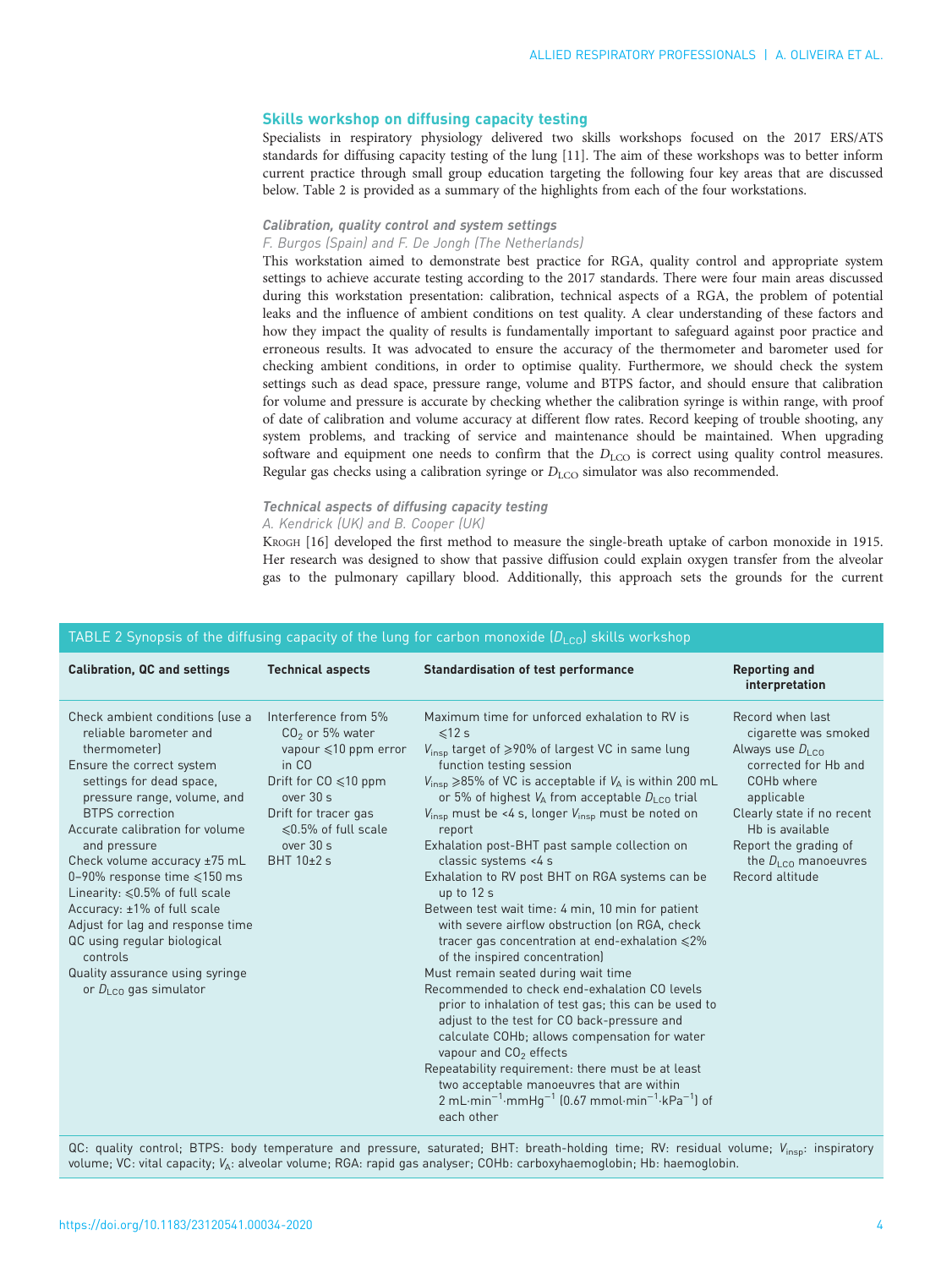methodology. The linearity of gas concentration signals is of most importance in measuring  $D_{\text{LCO}}$  since the ratios of the gas concentrations are considered in the classical calculations. Water vapour and carbon dioxide in exhaled gas are contributing factors in interface noise of up to 5%; i.e. water vapour pressure 6.28 kPa (47 mmHg) should contribute <10 ppm error in the measured carbon monoxide signal, while gas analysers should only have minimal drift in zero and gain, so that the output is stable over the test interval. Gas analyser drift must be  $\leq 10$  ppm over 30 s for carbon monoxide and  $\leq 0.5\%$  of full scale over 30 s for the tracer gas.

#### Standardisation of test performance

#### A. McGowan (Ireland) and K. Sylvester (UK)

The  $D_{\text{LCO}}$  technique was first standardised by Ogilvie and co-workers in 1957 [[17](#page-10-0)]. A tracer gas was used to determine both the alveolar volume and the alveolar concentration of carbon monoxide at the beginning of breath holding. This method used the collection of discrete exhaled gas samples from which gas concentrations were measured using gas analysers that took several minutes to perform the measurements. The instrumentation for  $D_{\text{LCO}}$  measurement has advanced considerably since then, primarily through the use of RGA systems. The 2017 standard provides more detail on how the test should be performed when using real time gas analysers.

The new standards of  $D_{\text{LCO}}$  testing consider the impact of the following on test performance: the patient's condition for a variable vital capacity, exercise or position; inspiratory manoeuvres; breath-hold and expiratory manoeuvres; and washout and sample collection manoeuvres. Practical tips are presented in [table 2](#page-3-0). On the day of the test, patients should be instructed to refrain from smoking for the entire day (notes should be taken about the time of patient's last cigarette) and stay off supplemental oxygen at least 10 min before the test. Regarding residual volume [\[18\]](#page-10-0), the maximum time of an unforced exhalation is ⩽12 s to reach an optimal level residual volume for patients with severe obstruction. The inspiratory vital capacity now has a target of >90% of the largest vital capacity in the same lung function session or an inspiratory vital capacity >85% of the largest vital capacity is acceptable if the alveolar volume  $(V_A)$  is within 200 mL or 5% of the highest  $V_A$  from an acceptable  $D_{\text{LCO}}$  trial. The time to inspiratory vital capacity must be <4 s and a longer inspiratory manoeuvre must be noted in the report. The exhalation post-breath-holding time (BHT) can be up to 12 s on the RGA and <4 s on a classic system. The repeatability requirement for  $D_{\text{LCO}}$  states that there must be at least two acceptable manoeuvres that are within 2 mL·min<sup>-1</sup>·mmHg<sup>-1</sup> (0.67 mmol·min<sup>-1</sup>·kPa<sup>-1</sup>) of each other. The between-test waiting time needs to be a minimum of 4 min and can be up to 10 min for a patient with severe airflow obstruction, with the patient remaining seated during the wait time. It is recommended to check end-exhalation carbon monoxide levels prior to inhalation of test gas. This can be used to adjust the test for carbon monoxide back-pressure and calculate carboxyhaemoglobin (COHb). This allows compensation for water vapour and carbon dioxide effects.

## Reporting and interpretation of case studies B. Thompson (Australia) and I. Steenbruggen (the Netherlands)

At this workstation, case reports of  $D_{\text{LCO}}$  testing using the new quality control grading for  $D_{\text{LCO}}$ manoeuvres were discussed. It is indicated to always use  $D_{\text{LCO}}$  corrected for haemoglobin [[19](#page-10-0)] and COHb where applicable, and to use uncorrected for haemoglobin when no recent haemoglobin is available and to state this clearly in the report. The goal of interpretation of real case studies was to determine if  $D_{\text{LCO}}$  was above or below lower limit of normal and if it was an acceptable test to interpret using the new quality control grading system for acceptable  $D_{\text{LCO}}$  results.

#### Take-home messages

- Calibrate volume, pressure and altitude accurately.
- Check if the system settings for dead space and drift are correct on the equipment.
- Maintain and document all quality control measures with the use of a syringe or  $D_{\text{LO}}$  simulator.
	- BHT needs to be between 8 and 12 s and inspiratory volume needs to be >90%, while keeping the patient seated between manoeuvres.

#### Oral presentation session on "A fresh view on assessment of functional status in COPD"

Accurate and systematic assessment of functional status is a requirement in the management of patients with COPD [[20, 21\]](#page-10-0) and presents a challenge in clinical practice. This oral presentation session provided new insights into currently used measures of functionality and exercise tolerance in individuals with stable and unstable COPD.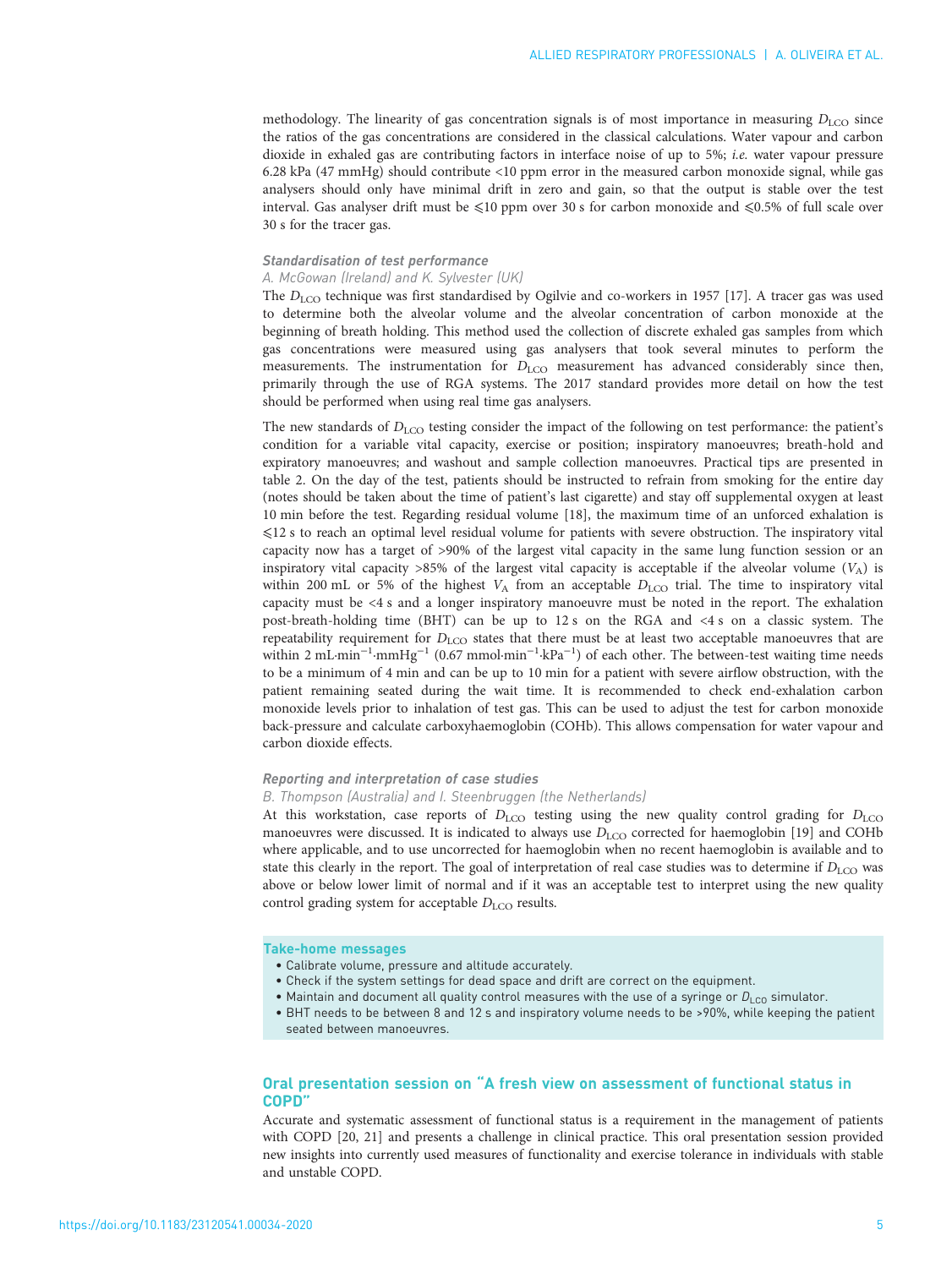People with COPD report higher levels of cognitive impairment [\[22\]](#page-10-0) and pain [[23](#page-10-0)] than matched healthy subjects. Such comorbidities have been linked with lower motor performance and falls in elderly [\[24](#page-10-0), [25\]](#page-10-0); however, these associations have been poorly explored in individuals with COPD. REID et al. [\[26\]](#page-10-0) showed that dual tasking (i.e. backwards spelling while walking at usual or fast paces) causes a larger increase in oxygenated haemoglobin at the prefrontal cortex and a larger decrease in walking velocity in individuals with COPD compared with matched healthy subjects. Such increases in prefrontal cortex neural activity may impact on the safety of ambulation in this population. LOUGHRAN et al. [\[27\]](#page-10-0) explored the association of pain and incidence of falls in 883 individuals with COPD. Like studies in older adults [[28\]](#page-10-0), people with COPD and pain showed a greater predicted probability of falling and required more treatment for falls than controls. Additionally, the predicted probability of falling was progressively greater in more severe pain stages, with over a third of people suffering from both COPD and severe pain being predicted to fall over a 2-year time course.

Functional and submaximal constant work rate tests (CWRTs) have been extensively used to assess cardiorespiratory and muscular endurance in people with COPD [\[29, 30\]](#page-10-0) but clear implications for practice are less studied. CASABURI et al. [\[31](#page-10-0)] reviewed the exercise duration of CWRTs (75-80% of peak work rate at incremental exercise test) in 23 published studies involving 5853 participants with COPD. The authors found that 20% of the tests lasted <3 min and shorter durations were more prevalent in participants with low peak work rate, independently of height, weight and age. Adjustment to reduce the baseline work rate in these individuals may increase the likelihood of achieving the recommended exercise durations between 3 and 8 min [\[32\]](#page-10-0). R. Casaburi finished his presentation with two key questions for future studies: what is the ideal work rate to achieve the target exercise lengthening, and how should the cut-off be established? Regarding muscular endurance, BERGQVIST et al. [\[33](#page-10-0)] explored the extent to which dynamic and static muscle endurance are similarly affected in COPD. In 30 people with COPD and 30 healthy matched subjects, they found that dynamic quadriceps endurance was significantly decreased in people with COPD but no differences were found regarding static muscle endurance. As A. Nyberg elicited during this presentation, these results should motivate health professionals to shift their focus of intervention from static to dynamic muscle endurance by introducing exercise modalities particularly designed to this end in daily practice.

The increasing demand to make exercise and pulmonary rehabilitation interventions accessible for different populations and settings [\[34\]](#page-10-0) enforces a need for more simple, quick and universally applicable tests. OLIVEIRA et al. [\[35](#page-10-0)] explored the physiological responses of the 1-min sit-to-stand (STS) test and the 6-min walk test (6MWT), aiming to establish whether these tests could be used interchangeably in patients with COPD and interstitial lung diseases [[36](#page-10-0)]. Strong correlations were found between Borg dyspnoea scores at the end of both tests. In addition, the number of repetitions in the 1-min STS test was able to predict 50–63% of the variability in the 6MWT. No correlations were found between tests regarding physiologic parameters (i.e. blood pressure, heart rate and peripheral oxygen saturation). Although the 6MWT and 1-min STS test cannot be used interchangeably, the 1-min STS may still provide important information about patients' functional status in space-limited settings.

Two studies explored the application of functional tests during acute exacerbations of COPD. MACHADO et al. [\[37\]](#page-10-0) showed that a cut-off of 13.7 repetitions in the five-repetition STS test could differentiate between patients who were admitted to the hospital (n=15) and those who were sent to be treated in the community (n=32) with a sensitivity of 75% and specificity of 53%. A. Machado further highlighted the relevance of these results for admission purposes by showing that no other parameter (i.e. age, sex, lung function, body mass or quadriceps muscle strength) was able to differentiate between these populations. The discussion among the delegates in the session concluded that future studies could explore the usefulness of the five-repetition STS test when combined with the measures proposed by the Global Initiative for Chronic Obstructive Lung Disease (GOLD) [[18](#page-10-0)] (e.g. work of breathing, impaired gas exchange and comorbidities) to decide on patients' hospital admission or discharge. OSADNIK et al. [\[38\]](#page-10-0) evaluated frailty as a prognostic factor for 90-day readmission in patients hospitalised for an acute exacerbation of COPD. Frailty was associated with a 4.5-fold risk of readmission; and those readmitted took longer to perform the five-repetition STS test at the first admission, and improved less in the five-repetition STS test, 6MWT and quadriceps muscle strength from first admission to 1 month post-discharge. These results call attention to the need to target frail people with acute exacerbations of COPD for comprehensive interventions like pulmonary rehabilitation to improve their functional status and possibly prevent readmissions.

Although functional status is often related to the performance in physical tasks, it may also be assessed using patient-reported outcome measures, and indeed their use has been advocated to provide a more patient-centred service [[39](#page-10-0)]. JANSSENS et al. [\[40\]](#page-10-0) developed and evaluated the psychometric properties of a comprehensive dyspnoea tool composed of four numeric rating scales in 379 participants with COPD. The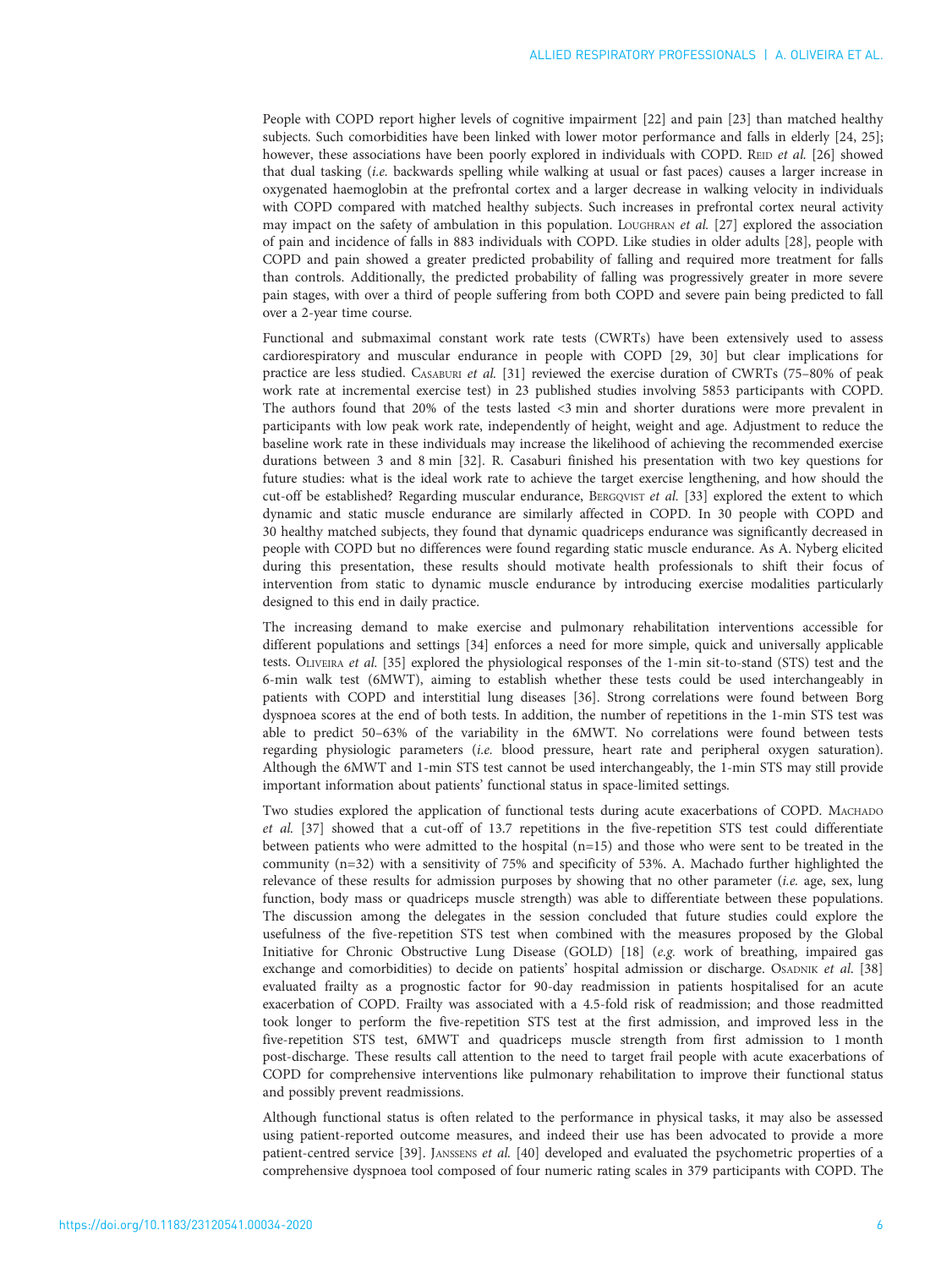scale showed adequate internal consistency, test–retest reliability and content validity against the COPD Assessment Test and the St George's Respiratory Questionnaire, and responsiveness to pulmonary rehabilitation. A minimal clinically important difference (MCID) of 4 points was also established.

Finally, all studies emphasised the relevant information that can be retrieved from simple and easily implemented functional and exercise tests, and that may influence health professionals' course of practice.

#### Take-home messages

- Functional status in COPD can be highly affected by pain, frailty and dual tasking.
- Field tests (i.e. 6MWT, 1-min STS and five-repetition STS), laboratory tests (CWRT and computerised dynamometry) and patient-reported outcome measures can help identify different components of functional status in patients with COPD.

## Oral presentation on "Insights into rehabilitation and physical activity of patients with respiratory diseases'

Improving pulmonary rehabilitation and physical activity uptake and outcomes are currently hot topics in research and priorities in clinical practice. This oral presentation session included a sample of the highest quality research currently being conducted in rehabilitation (three studies) and physical activity (four studies) in people with stable and unstable COPD and in individuals with lung cancer.

Outcomes of inspiratory muscle training may be affected by the device used and the assessment techniques [[41](#page-11-0)]. VAN HOLLEBEKE et al. [\[42\]](#page-11-0) showed that training with both mechanical threshold loading and tapered flow resistive loading devices increases maximal inspiratory pressure  $(P_{\text{Imax}})$  at different lung volumes (i.e. residual volume, functional residual capacity and functional residual capacity–total lung capacity) in healthy individuals. However, only the tapered flow resistive loading increased the inspiratory peak flow on functional residual capacity and functional residual capacity–total lung capacity against a resistance of 0%, 20%, 30% and 50% of the baseline  $P_{\text{Imax}}$ , thus improving the velocity of shortening and muscle power.

Resistance training is a core component of pulmonary rehabilitation [[18](#page-10-0)] but the optimal intensity for training is yet to be established [\[43\]](#page-11-0). BARUSSO-GRÜNINGER et al. [[44](#page-11-0)] compared low load/high repetition (LL/HR) (30% of the patient's one-repetition maximum (1RM) for three sets of 15 repetitions) versus high load/low repetition (HL/LR) (60% 1RM for three sets of eight repetitions) resistance training in a randomised controlled trial enrolling 27 people with COPD. Improvements in dyspnoea during activities of daily living, the London Chest Activity of Daily Living scale ( physical and total score), 6MWT and shoulder flexor strength were observed in both groups. However, the symptom subscore of the St George's Respiratory Questionnaire improved significantly more in the LL/HR than in the HL/LR group.

In recent years, increasing exercise capacity and physical activity have gained importance as treatment goals in people with lung cancer [[45\]](#page-11-0). One systematic review and a randomised controlled trial that were presented aimed to improve knowledge on this field. The findings of the updated Cochrane review on the effects of exercise training following lung resection for non-small cell lung cancer were explained by CAVALHERI et al. [[46\]](#page-11-0). Moderate to high certainty evidence suggests that exercise capacity and peripheral muscle strength improve with exercise training compared to control conditions, with the difference in the 6MWT (mean difference 57 m, 95% CI 34–80 m) being greater than the MCID in this population (from 22 to 42 m) [\[46\]](#page-11-0). An improvement in the physical component of general health-related quality of life (HRQoL) and less dyspnoea were also observed in the exercise training group; however, both outcomes present low to very low certainty evidence. These findings emphasise the need to refer patients following lung resection to exercise training programmes. EDBROOKE et al. [[47](#page-11-0)] explored the effects of 8 weeks of home-based rehabilitation compared with usual care in 92 participants with inoperable lung cancer. At baseline, they found that ∼70% of participants did not meet the international physical activity guidelines [[48](#page-11-0)], with low physical activity being significantly associated with the presence of cachexia. No significant differences were observed between the home-based rehabilitation and control groups at 9 weeks and 6 months with regard to changes in the number of steps per day and step bouts per day  $(≥10 \text{ min})$ ; however, recruitment is still ongoing.

People with COPD experience a physical activity decline over time of ∼450 steps per year, which impacts negatively on HRQoL and lung function [\[49\]](#page-11-0). KORENY et al. [[50\]](#page-11-0) identified three physical activity trajectory patterns (inactive, active decliners and active improvers) using a cohort of 293 patients with COPD. People with low exercise capacity and worse dyspnoea presented high probability of being inactive at baseline and experiencing a natural decline in physical activity (508 steps per year) over the 12-month follow-up period (inactive trajectory, n=173). However, no determinants at baseline were identified for active decliners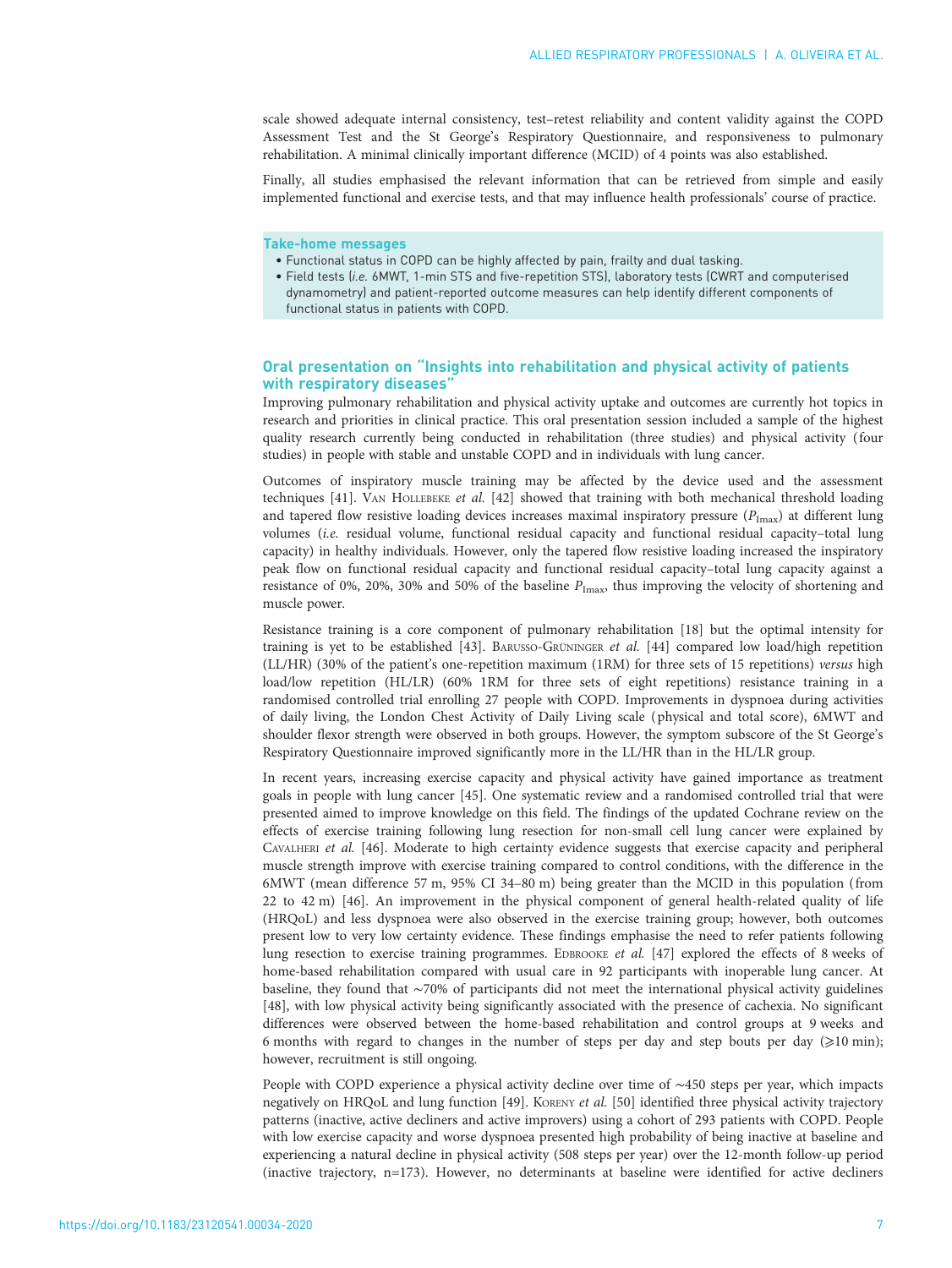(those presenting appropriate levels of physical activity at baseline and a spontaneous decrease in physical activity after 12 months, n=69) and active improvers (those walking ∼7000 steps per day at baseline and increasing physical activity after 12 months, n=51). Physical activity interventions should thus be considered in all patients with COPD because it is currently not possible to predict who will have an active decline or active improve trajectory over time.

Although exacerbations were not identified as a determinant of physical activity trajectory in the study by KORENY et al. [[50](#page-11-0)], previous studies have shown that exacerbations have a negative impact on physical activity [[51](#page-11-0)]. GONZALEZ et al. [[52\]](#page-11-0), explored the barriers and enablers associated with physical activity 1 week after hospital discharge for a severe acute exacerbation of COPD. The most frequently reported barriers were linked to physical and psychological conditions (i.e. incomplete recovery, dyspnoea, lower mood for this activity and fear of worsening), disliking the activity and suboptimal environmental conditions. However, only environmental factors were significantly related to fewer steps per day after discharge ( $p=0.01$ ). Conversely, daily routine ( $p=0.05$ ) and hobbies ( $p=0.008$ ) were the enablers significantly related with high number of steps per day. These findings should be considered when interventions are designed to promote physical activity after exacerbations in people with COPD.

Disease-specific fears are important factors to address when referring people to pulmonary rehabilitation [[19](#page-10-0), [53\]](#page-11-0) or physical activity interventions. In 34 people with COPD, REIJNDERS et al. [[54](#page-11-0)] observed that greater dyspnoea-related fear is moderately correlated with low physical activity (steps per day) and people who reduced their fear of dyspnoea after a pulmonary rehabilitation programme achieved greater improvements in physical activity. The authors also found that the level of attention to respiratory sensations (assessed by cerebral activity during a short inspiratory occluded manoeuvre) had a positive correlation with dyspnoea-related fear (r=0.47) and a negative correlation with the level of physical activity (r=−0.40). However, this outcome measure only seemed to change after pulmonary rehabilitation in a subgroup of patients with COPD; thus, further research is needed to confirm this finding, and to identify whether these patients are more likely to respond to exercise training and physical activity interventions.

#### Take-home messages

- Outcomes of inspiratory and peripheral muscle training are affected by the equipment used (i.e. mechanical threshold loading versus tapered flow resistive loading) and type of training implemented (HL/LR versus LL/HR).
- Exercise training improves exercise capacity and peripheral muscle strength in people following lung resection for non-small cell lung cancer.
- Physical activity interventions should be considered in all patients with COPD because it is currently not possible to predict the physical activity trajectory (inactive, active decliners or active improvers) over time.
- Daily routine and hobbies are enablers of physical activity in people with COPD after a hospital admission; however, geographical factors may act as a barriers to increase physical activity.

# Symposium on "The added value of allied healthcare professionals in integrated respiratory care"

People with chronic respiratory conditions present not only deterioration of lung function and functional capacity, but also changes in psychosocial abilities and lifestyle, which negatively impact the prognosis of the disease [\[20](#page-10-0), [55\]](#page-11-0). Bill Mansell, an individual with sarcoidosis, opened this symposium by emphasising the importance of having access to a coordinated multidisciplinary and integrated care programme to achieve the greatest possible benefits in those with chronic respiratory diseases. According to B. Mansell's experience, contact with AHPs marked a turning point in his life, and was essential to improving his self-management and symptom control. B. Mansell's testimonial on the disease challenges and the supportive role of AHPs set the scene for an eye-opening symposium about the value of AHPs.

Integrated care programmes have already been demonstrated to reduce the number of readmissions, improve HRQoL and reduce health care utilisation [[56](#page-11-0)–[58](#page-11-0)]. As Eileen Collins showed in her talk entitled "Nurses: the spider in the web of integrated respiratory care?", most of these programmes are led by specialised nurses because their generalist background gives them a global view of the patient. Moreover, nurses are seen by patients as easily approachable and trustworthy, which are key aspects to ensure the success of these programmes. Consequently, nurses are a key element in optimising patient management in integrated care programmes.

The talk entitled "Occupation therapy: making daily life easier" by Louise Sewell made us aware of the importance of occupational therapists to increase patients' performance beyond their functional capacity, as only this training will allow them to achieve maximum performance during daily life activities [\[36\]](#page-10-0). Occupational therapists are responsible for advising patients on how to optimise their daily activities by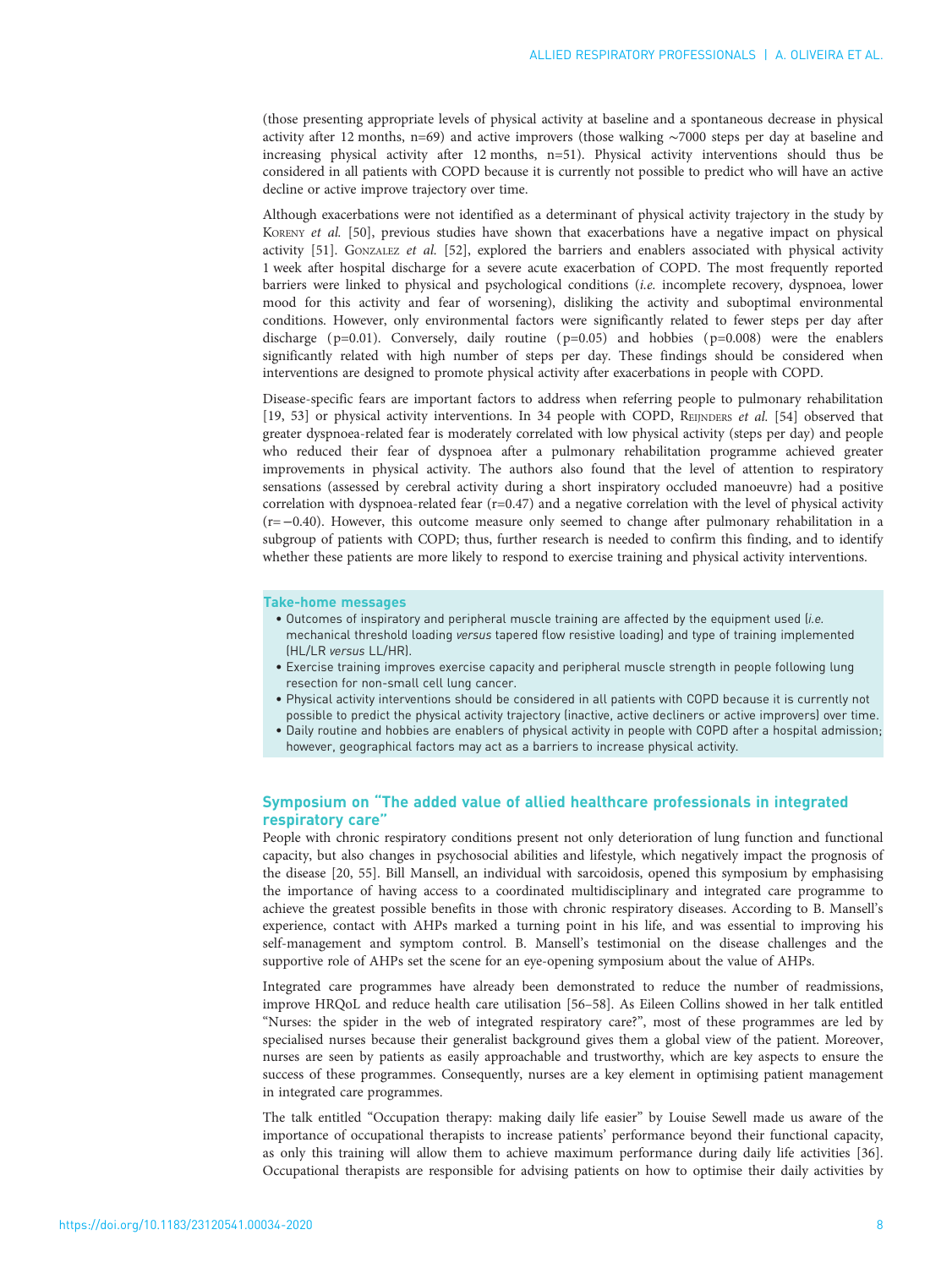facilitating energy conservation and planning environmental adaptions. Consequently, these healthcare professionals play a great part in improving some of the skills that matter the most to patients.

Corrine Handson shared the recent guidelines on nutritional care for individuals with COPD promoted by the Academy of Nutrition and Dietetics in the USA in her talk entitled "Dietary counselling: the fatter the better?". Body composition is associated with mortality, with overweight classification presenting the lowest risk of mortality in patients with COPD. In addition, higher body mass index is associated with greater lung function ( percent predicted forced expiratory volume in 1 s) and with slow lung function decline in people with COPD. Nevertheless, these findings should be carefully interpreted as the studies included did not consider the influence of possible confounders. To ensure a successful nutritional intervention, expert dieticians recommend awakening patients' motivation to improve their nutritional condition and actively involving patients in the development of treatment plans. Additional information about the guidelines can be found at [www.andeal.org.](http://www.andeal.org)

Andreas Von Leupoldt clarified that psychological comorbidities have a negative impact on the prognosis of COPD [[55](#page-11-0)] in his talk entitled "Psychological counselling: train the brain". However, they are often underdiagnosed [\[59](#page-11-0)] and poorly treated [[60](#page-11-0)]. Recently, it was observed that greater disease-specific fears (i.e. fear of dyspnoea, physical activity and disease progression) are related to lower exercise capacity, poor HRQoL and worse dyspnoea in people with COPD [\[53\]](#page-11-0). The evidence to recommend psychopharmacological treatment is insufficient in COPD and as these medications are related to side-effects and increased risk of mortality [\[61\]](#page-11-0), other options should be considered. Cognitive behaviour therapy is a potential option to improve anxiety and depression in COPD, although its role in other outcomes (i.e. HRQoL and exacerbations) is still unclear [[61, 62](#page-11-0)]. Pulmonary rehabilitation is also promising, as it not only improves general and specific psychological comorbidities but may also change how the brain processes respiratory sensations [\[54\]](#page-11-0); however, further research is needed to confirm this finding. Von Leupoldt concluded his talk by encouraging the audience to train not only people's lungs but also their brain.

#### Take-home messages

- Contacts with AHPs mark a turning point in patients' life, and are essential to improve self-management and symptoms control.
- Occupational therapists optimise the daily life of patients by facilitating energy conversation strategies and planning environmental adaptions.
- Nurses are key elements in optimising patient management in integrated care programmes.
- Nutritional interventions are essential in the management of COPD because body composition is associated with mortality.
- Pulmonary rehabilitation improves general and specific psychological comorbidities, which impact negatively on the prognosis of COPD, and may also change how the brain processes respiratory sensations

# Thematic poster session on "Nursing care across the spectrum of respiratory illness"

This thematic poster session provided an overview of state-of-the-art advances in nursing care related to respiratory conditions by focusing on three main themes: nurse-led interventions; training and development for respiratory nurses; and electronic learning (e-learning).

#### Nurse-led interventions

PEREIRA et al. [[63](#page-11-0)] conducted a systematic review to identify the impact of nurse-led interventions related to self-care in COPD. After full-text reviews, only one randomised clinical trial could be included in this review [\[64](#page-11-0)]. The included study aimed to identify the effect of a home-based pulmonary rehabilitation programme on self-care behaviours of COPD patients in GOLD stage 2 and 3. Patients were randomised to pulmonary rehabilitation or routine care consisting of drug therapy (20 in each group) from a specialised centre in Iran. As self-care is difficult to assess due to the lack of reliable instruments [\[65\]](#page-11-0), authors evaluated physical consequences of the lack of self-care. Thus, the intervention had a positive effect on fatigue, activities of daily living and quality of life. PEREIRA et al. [\[63\]](#page-11-0) concluded that there is a need to develop robust studies assessing the impact of nurse-led interventions on the capacity for self-care of people with COPD.

PEDERSEN et al. [[66](#page-11-0)] presented the results of a pilot study to detect early signs that predict the onset of an acute exacerbation of COPD in patients with home long-term noninvasive therapy (LT-NIV). This study used a combination of automatic recordings from LT-NIV devices as well as patients' symptoms (submitted via online app or phone calls). Their results showed that an increased use of acute inhaler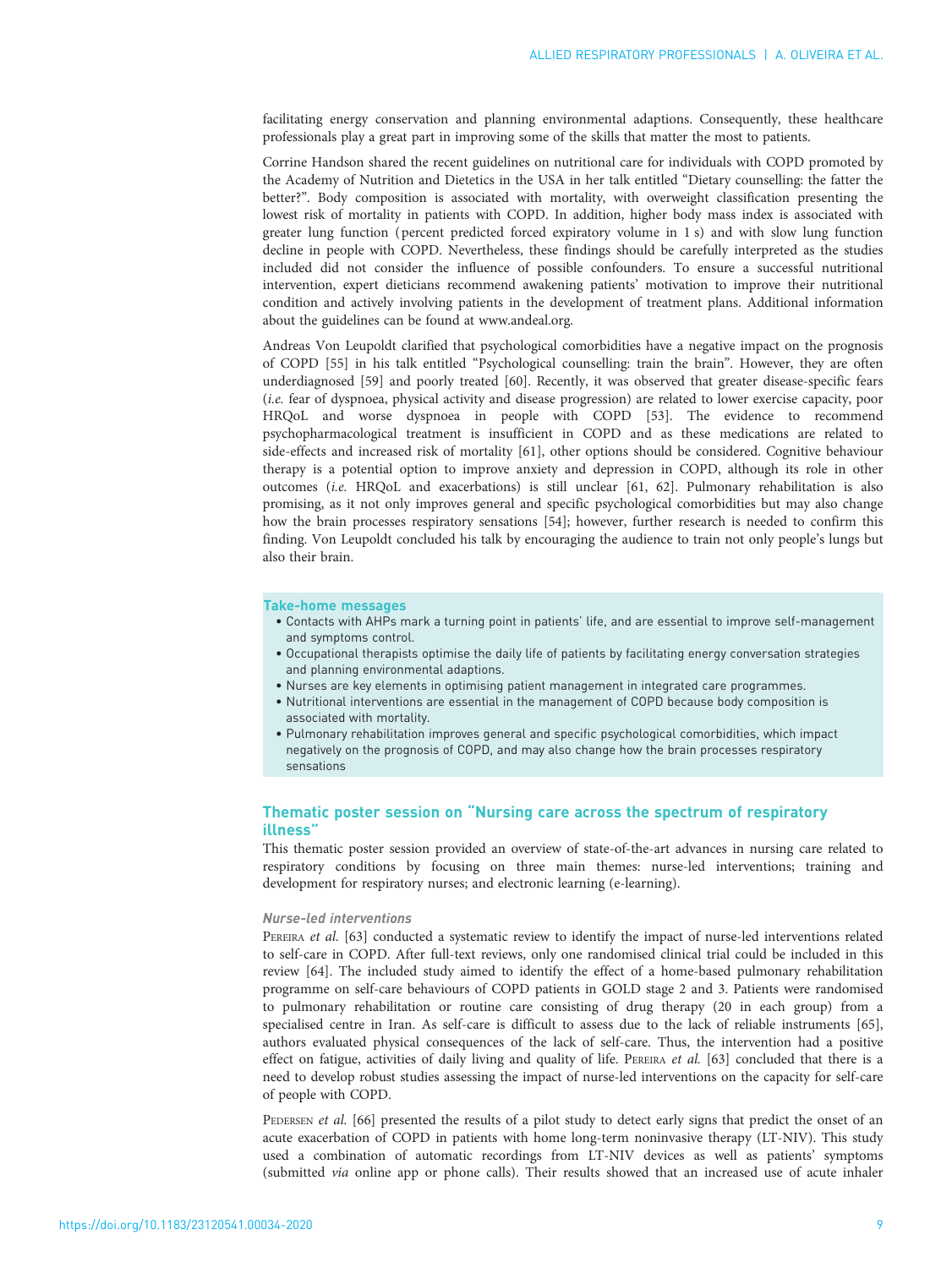<span id="page-9-0"></span>medication was the best predictor of COPD exacerbations, followed by increased mucus and higher respiratory rate.

#### Training and development for respiratory nurses

The importance of continuous education in respiratory nursing care was also highlighted in this poster session. SAVOCIC et al. [\[67\]](#page-11-0) described the level of knowledge on chest drainage before and after training for 417 participants in Croatia. The initial average level was 65% (9–99%) improving to 84% (22–99%) post-training. Mongoni et al. [\[68](#page-11-0)] presented a short theoretical training (3 h during the diploma in critical nursing) to improve the interpretation of lung sliding ultrasound images to detect the presence of a pneumothorax. After the training, a significant improvement  $(p<0.001)$  was found. However, the average correct interpretations remained rather low (37.1±15.3%), which suggests a potential change is needed in clinical practice and education reinforcement for this clinical assessment. Moreover, a qualitative research project captured an important identity breach between the current practice and the visualised future for respiratory nurses in Spain [[69\]](#page-11-0). Senior respiratory nurses (n=12) described current practice in three themes: technical skills, multidisciplinary alliances and self-learning. These themes were linked with continuous education, motivation and personal efforts to update knowledge and skills. In addition, participants detected challenges for their professional development. They aimed to develop a regulated framework to recognise a respiratory nursing speciality, specialised clinical academic training and the use of a standardised taxonomy for respiratory nursing care. Interestingly, these senior respiratory nurses recognised engagement and collaboration within scientific societies as important to achieve their desired specialist role in respiratory nursing. Professional networks were also presented as a potential opportunity to develop the profile of respiratory professionals. For example, the UK network SiLVaH (Specialist in Long-term Ventilation at Home) aims to support nurses and AHPs working in the community setting [[70](#page-11-0)].

#### E-learning

Two innovative projects highlighted e-learning as an education opportunity to enhance skills and update knowledge between respiratory professionals. Ecare-COPD [\[71\]](#page-11-0) is an online training programme integrating modules on self-management, pulmonary rehabilitation and virtual simulations for clinical scenarios in COPD. This e-learning tool was available in three levels (nursing students, general nurses and specialist nurses) with positive feedback from users in terms of usefulness, easiness and intention to use.

Similarly, a group from New Zealand [\[72\]](#page-11-0) developed an online training programme for respiratory professionals including four modules: asthma fundamentals; asthma management; COPD management; and health-promoting practice. Participants completing these modules found this e-learning tool enjoyable, easy to complete and relevant to their practice. Additionally, qualitative data revealed six major themes to inform future development of the modules: increased confidence; increased knowledge; improved and informed practice; educate patients; educate colleagues; and culturally appropriate care.

#### Take-home messages

- There are opportunities to design studies related to nurse-led interventions in respiratory care (e.g. early sign detection of acute exacerbations or self-care in COPD).
- European respiratory nurses are working in clinical academic training and have professional development opportunities.
- E-learning programmes have been developed as relevant tools to enhance skills and update knowledge between respiratory professionals.

#### Concluding remarks

This article highlights some of the most memorable 2019 ERS International Congress sessions, and provides readers with valuable insight into some of the emerging and future areas affecting clinical practice of AHPs. The authors want to inspire the readers' enthusiasm to appreciate the value of keeping abreast of an ever-changing clinical landscape within their field of interest. With this in mind, the authors welcome everyone to join them in Vienna in 2020 for the next highly successful ERS International Congress. Auf Wiedersehen!

Conflict of interest: None declared.

Support statement: J. De Brandt is funded by the Flemish government. The Research of FWO Aspirant J. De Brandt is sponsored by FWO grant number 11B4718N. C. Burtin is funded by Limburgs Kankerfonds.

#### References

Graham BL, Steenbruggen I, Miller MR, et al. Standardization of spirometry 2019 update. An official American Thoracic Society and European Respiratory Society technical statement. Am J Respir Crit Care Med 2019; 200: e70–e88.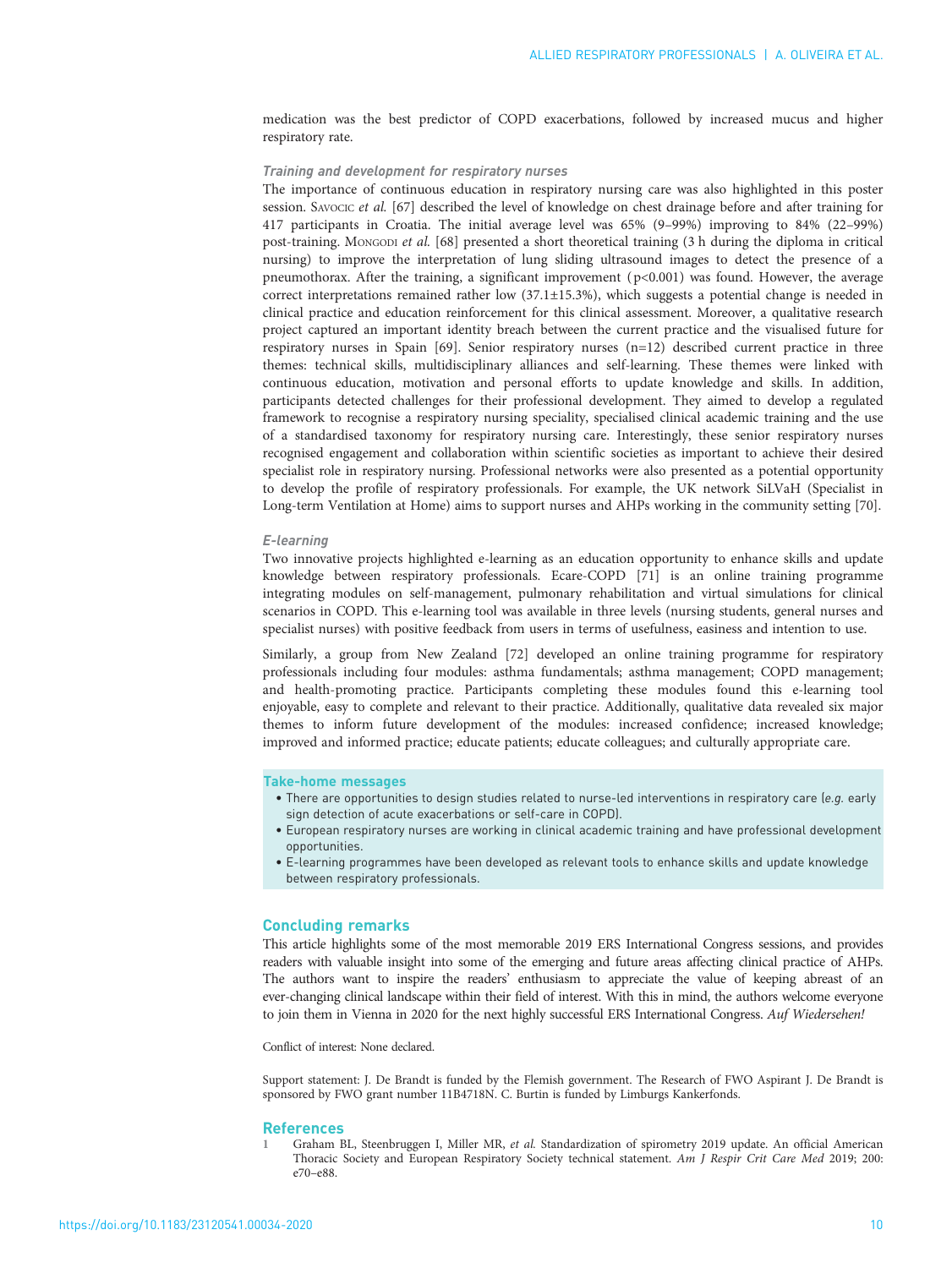- <span id="page-10-0"></span>2 Brazzale D, Hall G, Swanney MP. Reference values for spirometry and their use in test interpretation: a position statement from the Australian and New Zealand Society of Respiratory Science. Respirology 2016; 21: 1201–1209.
- 3 Swanney MP, Miller MR. Adopting universal lung function reference equations. Eur Respir J 2013; 42: 901–903.
- 4 Hall GL, Thompson BR, Stanojevic S, et al. The Global Lung Initiative 2012 reference values reflect contemporary Australasian spirometry. Respirology 2012; 17: 1150–1151.
- 5 Swanney MP, Ruppel G, Enright PL, et al. Using the lower limit of normal for the FEV1/FVC ratio reduces the misclassification of airway obstruction. Thorax 2008; 63: 1046–1051.
- 6 Miller MR, Quanjer PH, Swanney MP, et al. Interpreting lung function data using 80% predicted and fixed thresholds misclassifies more than 20% of patients. Chest 2011; 139: 52–59.
- Swanney MP, O'Dea CA, Ingram ER, et al. Spirometry training courses: Content, delivery and assessment a position statement from the Australian and New Zealand Society of Respiratory Science. Respirology 2017; 22: 1430–1435.
- 8 Swanney MP, Jensen RL, Crichton DA, et al. FEV<sub>6</sub> is an acceptable surrogate for FVC in the spirometric diagnosis of airway obstruction and restriction. Am J Respir Crit Care Med 2000; 162: 917–919.
- 9 Epton MJ, Stanton JD, McGeoch GR, et al. The development of a community-based spirometry service in the Canterbury region of New Zealand: observations on new service delivery. NPJ Prim Care Respir Med 2015; 25: 15003.
- 10 Miller MR, Hankinson J, Brusasco V, et al. Standardisation of spirometry. Eur Respir J 2005; 26: 319-338. 11 Graham BL, Brusasco V, Burgos F, et al. 2017 ERS/ATS standards for single-breath carbon monoxide uptake in
- the lung. Eur Respir J 2017; 49: 1600016. 12 Culver BH, Graham BL, Coates AL, et al. Recommendations for a standardized pulmonary function report. An
- official American Thoracic Society technical statement. Am J Respir Crit Care Med 2017; 196: 1463–1472. 13 Zavorsky GS, Hsia CC, Hughes JM, et al. Standardisation and application of the single-breath determination of nitric oxide uptake in the lung. Eur Respir J 2017; 49: 1600962.
- 14 Jensen RL. Laboratory quality control using a DLCO simulator. Eur Respir J 2005; 26: Suppl. 49, 1149.
- 15 Porszasz J, Stringer W, Casaburi R. Equipment, measurements and quality control. In: Palange P, Laveneziana P, Neder JA, et al., eds. Clinical Exercise Testing (ERS Monograph). Sheffield, European Respiratory Society, 2007; pp. 108–128.
- 16 Krogh M. The diffusion of gases through the lungs of man. J Physiol 1915; 49: 271–300.
- 17 Blakemore WS, Forster RE, Morton JW, et al. A standardized breath holding technique for the clinical measurement of the diffusing capacity of the lung for carbon monoxide. J Clin Invest 1957; 36: 1–17.
- 18 Spruit MA, Singh SJ, Garvey C, et al. An official American Thoracic Society/European Respiratory Society statement: key concepts and advances in pulmonary rehabilitation. Am J Respir Crit Care Med 2013; 188: e13–e64.
- 19 Janssens T, Van de Moortel Z, Geidl W, et al. Impact of disease-specific fears on pulmonary rehabilitation trajectories in patients with COPD. J Clin Med 2019; 8: E1460.
- 20 Esteban C, Garcia-Gutierrez S, Legarreta MJ, et al. One-year mortality in COPD after an exacerbation: the effect of physical activity changes during the event. COPD 2016; 13: 718–725.
- 21 Global Initiative for Chronic Obstructive Lung Disease. Global Strategy for Diagnosis, Management, and Prevention of Chronic Obstructive Pulmonary Disease – 2019 Report. Available from: [www.goldcopd.org.](http://www.goldcopd.org)
- 22 Oancea C, Tudorache E, Tudorache V. Neurocognitive impairment as systemic effects of COPD. In: McCarthy M, ed. COPD – an update in pathogenesis and clinical management. London, IntechOpen Limited, 2018; pp. 67–85.
- 23 van Dam van Isselt EF, Groenewegen-Sipkema KH, Spruit-van Eijk M, et al. Pain in patients with COPD: a systematic review and meta-analysis. BMJ Open 2014; 4: e005898.
- 24 Muir SW, Gopaul K, Montero Odasso MM. The role of cognitive impairment in fall risk among older adults: a systematic review and meta-analysis. Age Ageing 2012; 41: 299–308.
- 25 Stubbs B, Schofield P, Binnekade T, et al. Pain is associated with recurrent falls in community-dwelling older adults: evidence from a systematic review and meta-analysis. Pain Med 2014; 15: 1115–1128.
- 26 Reid WD, Kasawara KT, Hassan SA, et al. Effects of dual tasking during walking on motor and cognitive performance in COPD. Eur Respir J 2019; 54: Suppl. 63, OA3811.
- 27 Loughran KJ, Batterham A, Tough D, et al. The association of comorbid pain with incident falls in people with chronic obstructive pulmonary disease. Eur Respir J 2019; 54: Suppl. 63, OA3809.
- 28 Leveille SG, Jones RN, Kiely DK, et al. Chronic musculoskeletal pain and the occurrence of falls in an older population. JAMA 2009; 302: 2214–2221.
- 29 Bui KL, Nyberg A, Maltais F, et al. Functional tests in chronic obstructive pulmonary disease, part 2: measurement properties. Ann Am Thorac Soc 2017; 14: 785–794.
- 30 Troosters T, Casaburi R, Gosselink R, et al. Pulmonary rehabilitation in chronic obstructive pulmonary disease. Am J Respir Crit Care Med 2005; 172: 19–38.
- 31 Casaburi R, Hamilton A, Spruit M, et al. Predictors of low endurance time in constant work rate cycle testing in COPD. Eur Respir J 2019; 54: Suppl. 63, OA3812.
- 32 Puente-Maestu L, Palange P, Casaburi R, et al. Use of exercise testing in the evaluation of interventional efficacy: an official ERS statement. Eur Respir J 2016; 47: 429–460.
- 33 Bergqvist M, Lindahl M, Frykholm E, et al. Dynamic and static quadriceps muscle endurance in people with COPD and healthy age and gender-matched controls. Eur Respir J 2019; 54: Suppl. 63, OA3814.
- 34 Habib GMM, Rabinovich R, Divgi K, et al. Systematic review (protocol) of clinical effectiveness and models of care of low-resource pulmonary rehabilitation. NPJ Prim Care Respir Med 2019; 29: 10.
- 35 Oliveira TJM, Pinto P, Almeida V, et al. Performance of one-minute sit-to-stand test as a predictor of six-minute walk test results. Eur Respir J 2019; 54: Suppl. 63, OA3816.
- 36 Nakken N, Janssen DJ, van den Bogaart EH, et al. Patient versus proxy-reported problematic activities of daily life in patients with COPD. Respirology 2017; 22: 307–314.
- 37 Machado A, Oliveira A, Vieira M, et al. Can the five repetition sit-to-stand test discriminate inpatients and outpatients with acute exacerbations of COPD? Eur Respir J 2019; 54: Suppl. 63, OA3815.
- 38 Osadnik C, Kavanagh A, Macdonald M, et al. Characteristics of frail patients with acute exacerbations of COPD who experience readmissions. Eur Respir J 2019; 54: Suppl. 63, OA3813.
- 39 Hodson M, Andrew S, Roberts CM. Towards an understanding of PREMS and PROMS in COPD. Breathe 2013; 9: 358.
- 40 Janssens T, Geidl W, Carl J, et al. Reliability and validity of dyspnea numeric rating scales as a patient-reported outcome in pulmonary rehabilitation of COPD. Eur Respir J 2019; 54: Suppl. 63, OA3810.